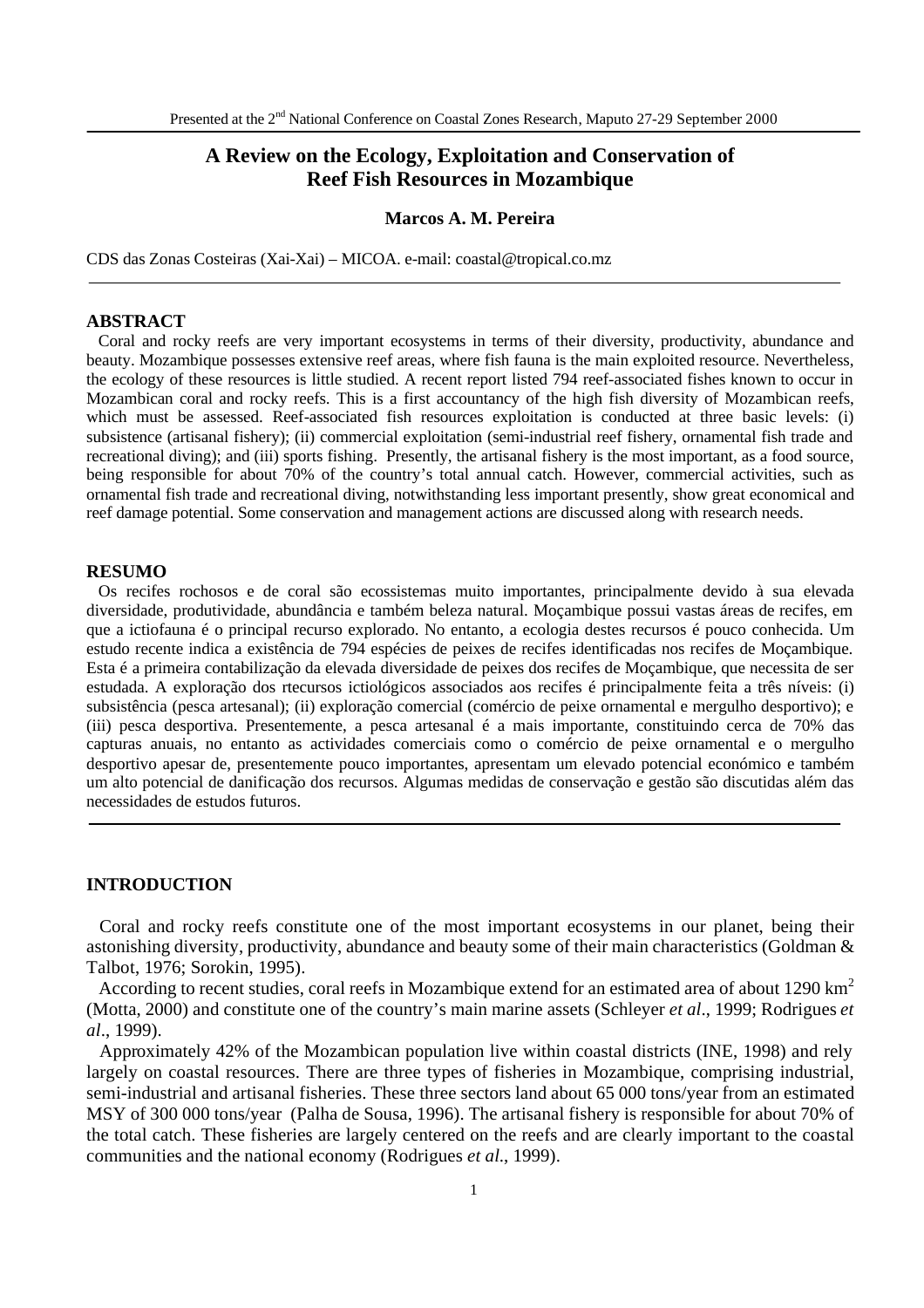Reefs are also important for the tourism industry. Most tourism occurs where the best infrastructure for tourism is established, especially near reefs of Pemba, Mozambique Island, Bazaruto Archipelago, Inhambane, Inhaca Island and Cabo de Santa Maria – Ponta do Ouro strip (Rodrigues et al., 1999).

 The present paper reviews the present state of knowledge of the ecology, exploitation and conservation of reef fishes in Mozambique.

### **REEF FISH RESEARCH IN MOZAMBIQUE**

 The first studies published in Mozambique regarding reef fishes were carried out at Inhaca Island in the final 30's (Lopes, 1937, 1938). In the 50's and 60's, mainly taxonomic studies were conducted and reef fish species lists were made available especially for Inhaca Island (e.g. Smith, 1958; Sanches, 1963; Smith, 1968).

 Only recently, the investigation of other aspects of the reef fish fauna started. Kalk (1995), elaborated on the trophic composition of the reef fish fauna at Inhaca Island and Pacule *et al*. (1996) and Loureiro (1998) studied the artisanal coral reef fisheries in Mécufi. Under the Darwin/Frontier Mozambique project (Whittington *et al*., 1998) the diversity, species composition, abundance and fisheries of the coral reef fish fauna of the Quirimbas Archipelago was investigated. A short-term study at Inhaca Island, conducted by two Swedish researchers investigated the fisheries and tourism interaction with reef associated fishes (Nagel & Degerstedt, 1999). Also at Inhaca Island, Pereira (2000a) conducted a comparative study of the coral reef ichthyological communities from two distinct reefs and analysed fishhabitat relationships.

# **ECOLOGY OF REEF-ASSOCIATED FISH COMMUNITIES IN MOZAMBIQUE**

#### **Distribution**

 The occurrence of reef-associated fishes in Mozambique follows the occurrence and distribution of coral and rocky reefs (Figure 1). These reefs occur in two of Tinley's (1971) coastal regions:

- (i) The coral coast in the northern part of the country, from the Rovuma River to Pebane  $(17^{\circ}$ 20'S), which supports true coral reefs that constitute an almost continuous fringing reef on the eastern shores of numerous small islands and the more exposed sections of the mainland coast, and;
- (ii) The parabolic dune coast in the southern part, from Bazaruto Archipelago (21°12'S) to Ponta do Ouro (26° 50'S). The distribution of coral and rocky reefs colonised by corals, along the coast and nearshore islands, is patchy and the reefs are more sparsely inhabited by corals (Rodrigues *et al*., 1999).

The central section of the coast between Pebane (17° 20' S) and Bazaruto Island (21° 10' S), a distance of about 950 km, is classified as a swamp coast. Twenty-four rivers discharge into the Indian Ocean along this section, each with an estuary supporting well-established mangrove stands. The coastal waters are shallow and combine with the sediment loading from the rivers to cause typically high turbidity levels. Consequently, coral reef formation in this area is severely limited (Rodrigues *et al*., 1999, 2000).

 There are no published literature on distribution patterns and other biogeographical aspects of reefassociated fishes in Mozambique. Some species, however, have been observed only at certain definite locations. For example the palette surgeon (*Paracanthurus hepatus*), have been sighted only at Inhaca Island. The tiger angelfish (*Apolemichthys kingi*) is known to occur from Inhaca Island (pers. obs.) to Durban (Heemstra & Smith, 1995). Some species of butterflyfishes (family Chaetodontidae), also have a restrict distribution along the Mozambican coast. There is, thus, a need to study the biogeography of reef fishes in Mozambique.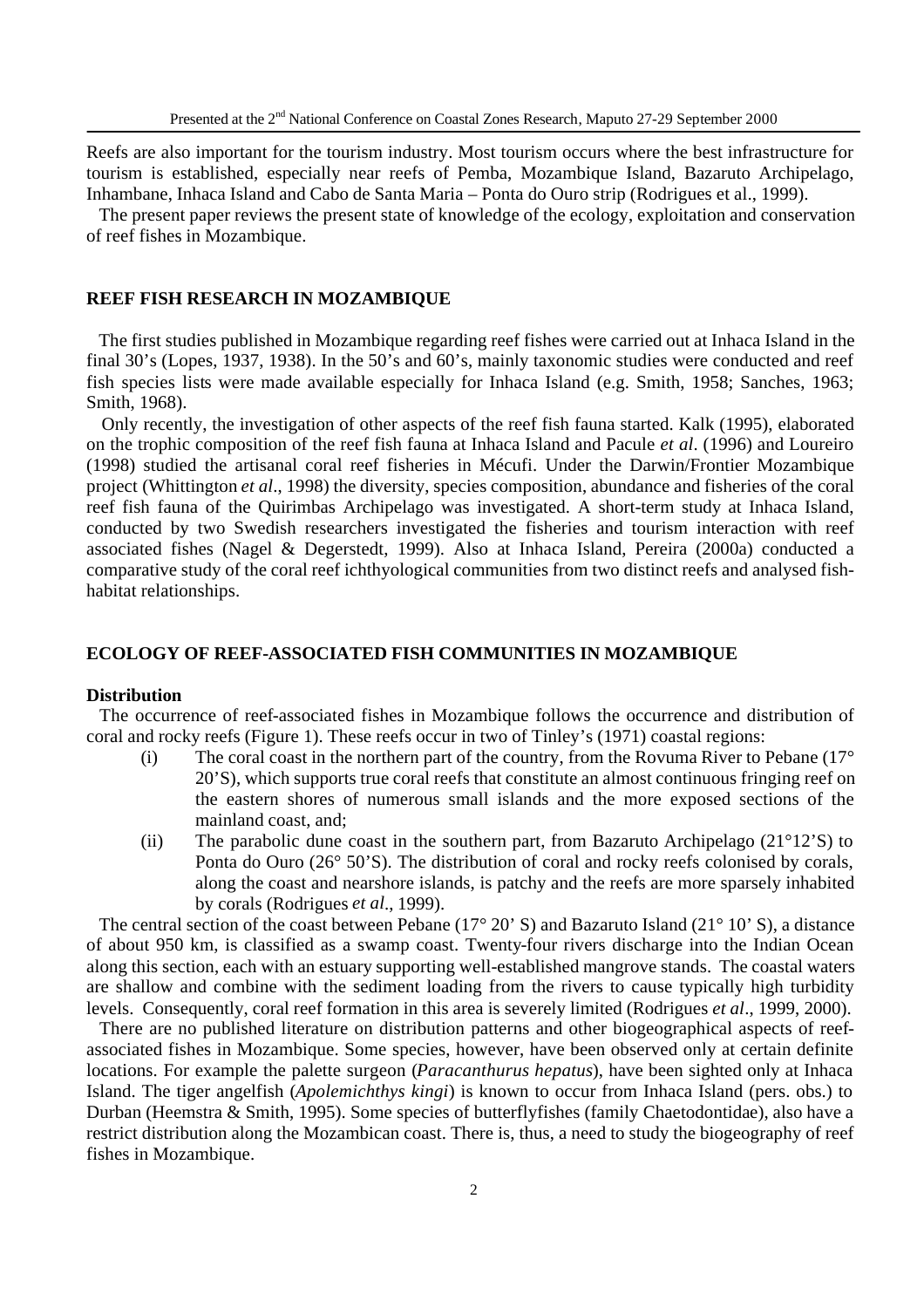

 **Figure 1.** Map showing the distribution of coral reefs in Mozambique (after Schleyer *et al*., 1999).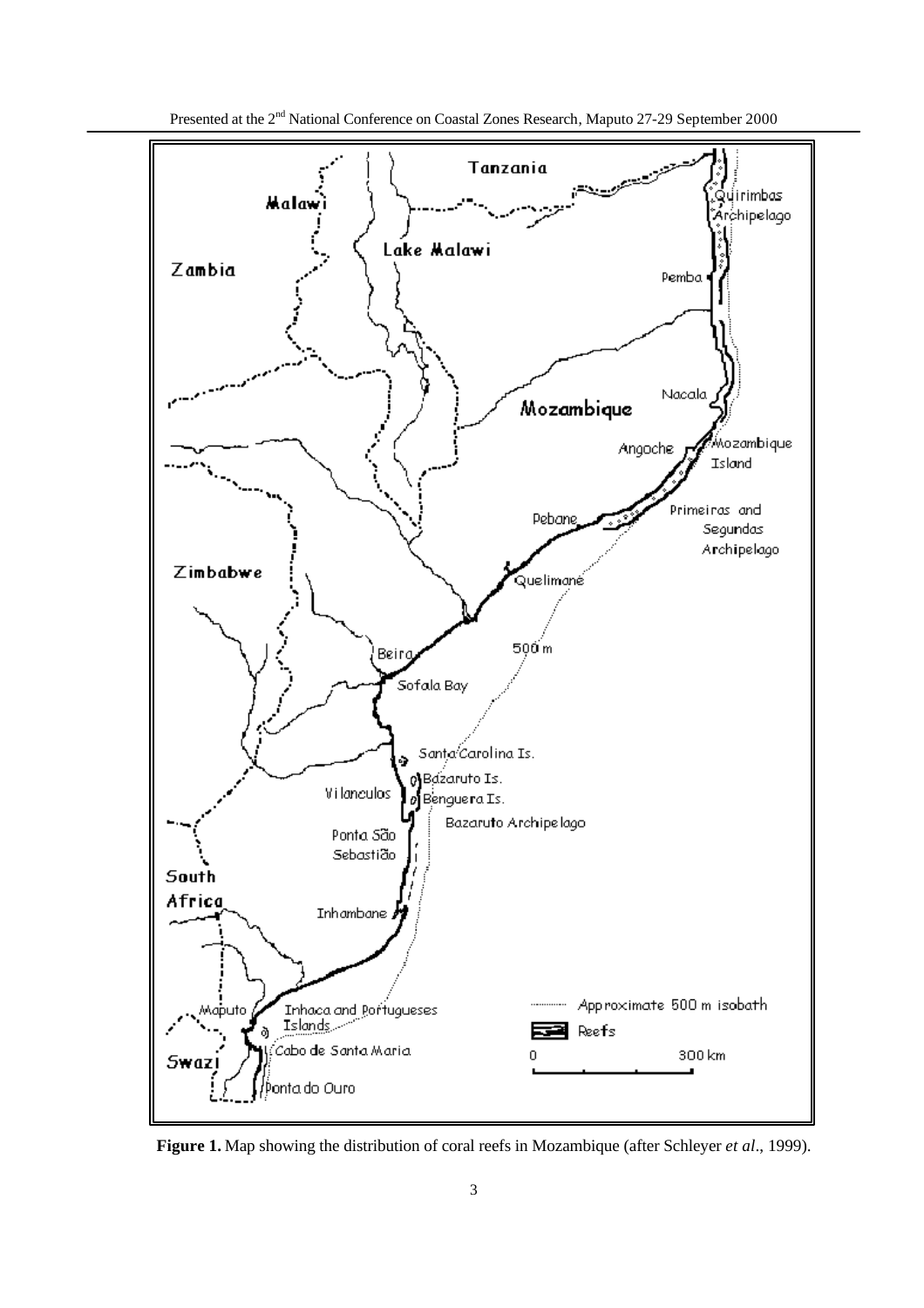# **Diversity**

 Mozambican coastal waters support high and long recognised fish diversity (Smith, 1953, 1955). A recent report (Pereira, 2000b) listed 794 species (in 93 families) of reef-associated fishes. Wrasses (family Labridae) are the best represented with 67 species, followed by groupers (family Serranidae – 57 species), damselfishes (Pomacentridae – 45 species) and gobiies (Gobiidae – 44 species) (Table 1). It is worth mentioning the high number of genera of the Gobiidae family (24), a less known group, thus presenting an elevated potential for the discovery of new species/records in the area.

| Family            | <b>Common Name</b>             | N° Genera      | N° Species |
|-------------------|--------------------------------|----------------|------------|
| Acanthuridae      | Surgeonfishes                  | 5              | 31         |
| Apogonidae        | Cardinal fishes                | 10             | 35         |
| <b>Balistidae</b> | Triggerfishes                  | 9              | 16         |
| Blenniidae        | <b>Blennies</b>                | 10             | 15         |
| Carangidae        | Kingfishes                     | 12             | 28         |
| Carcharhinidae    | Requiem sharks                 | 3              | 11         |
| Chaetodontidae    | <b>Butterflyfishes</b>         | 4              | 23         |
| Gobiidae          | Gobiies                        | 24             | 44         |
| Haemulidae        | <b>Rubberlips and Grunters</b> | 3              | 15         |
| Holocentridae     | Squirrelfishes                 | 4              | 20         |
| Labridae          | Wrasses                        | 28             | 67         |
| Lethrinidae       | <b>Emperors</b>                | $\overline{4}$ | 19         |
| Lutjanidae        | <b>Snappers</b>                | 7              | 22         |
| Monacanthidae     | Filefishes                     | 9              | 12         |
| Mullidae          | Goatfishes                     | 3              | 14         |
| Muraenidae        | Morey eels                     | 4              | 27         |
| Pomacanthidae     | Angelfishes                    | 5              | 12         |
| Pomacentridae     | Damselfishes                   | 10             | 45         |
| Scaridae          | Parrotfishes                   | 5              | 24         |
| Scorpionidae      | Scorpionfishes                 | 8              | 26         |
| Serranidae        | Groupers                       | 12             | 56         |
| Sparidae          | Seabreams                      | 8              | 13         |
| Syngnathidae      | Seahorses                      | 10             | 11         |
| Tetraodontidae    | Pufferfishes                   | 4              | 15         |

**Table 1.** Number of genera and species of main reef-associated fishes (data from Pereira, 2000b)

 It is a reported fact that the diversity of fishes in southern Africa decreases southwards (Turpie *et al*., 2000). The number of fish species in major reef systems of Mozambique also decreases southwards (Table 2). The decrease in species richness is largely due to the subtropical subtraction effect (Turpie *et al*., 2000), resulting mainly from the intolerance of changing oceanographic conditions, particularly decreasing temperature (Smith, 1965 in Turpie *et al*., 2000), which is influenced by the warm southwardflowing Agulhas current (Turpie *et al*., 2000). The absence of reefs in the central section of the coast (Figure 1; Rodrigues *et al*., 1999, 2000), and the fact that the Quirimbas Arquipelago region is subjected to a direct input of larvae and gene inflow from the South equatorial current (Saetre & da Silva, 1984) also contribute to this diversity pattern.

**Table 2.** Diversity of reef fishes in main reef systems of Mozambique.

| <b>Reef</b> system            | $N^{\circ}$ of species | <b>Reference</b>         |
|-------------------------------|------------------------|--------------------------|
| Quirimbas Arquipelago         | 375                    | Whittington et al., 1998 |
| Bazaruto Arquipelago          | 300                    | Dutton & Zolho, 1989     |
| Inhaca and Portuguese Islands | 200                    | Simões, in prep.         |
| Santa Maria – Ponta do Ouro   | 150                    | Robertson et al., 1996   |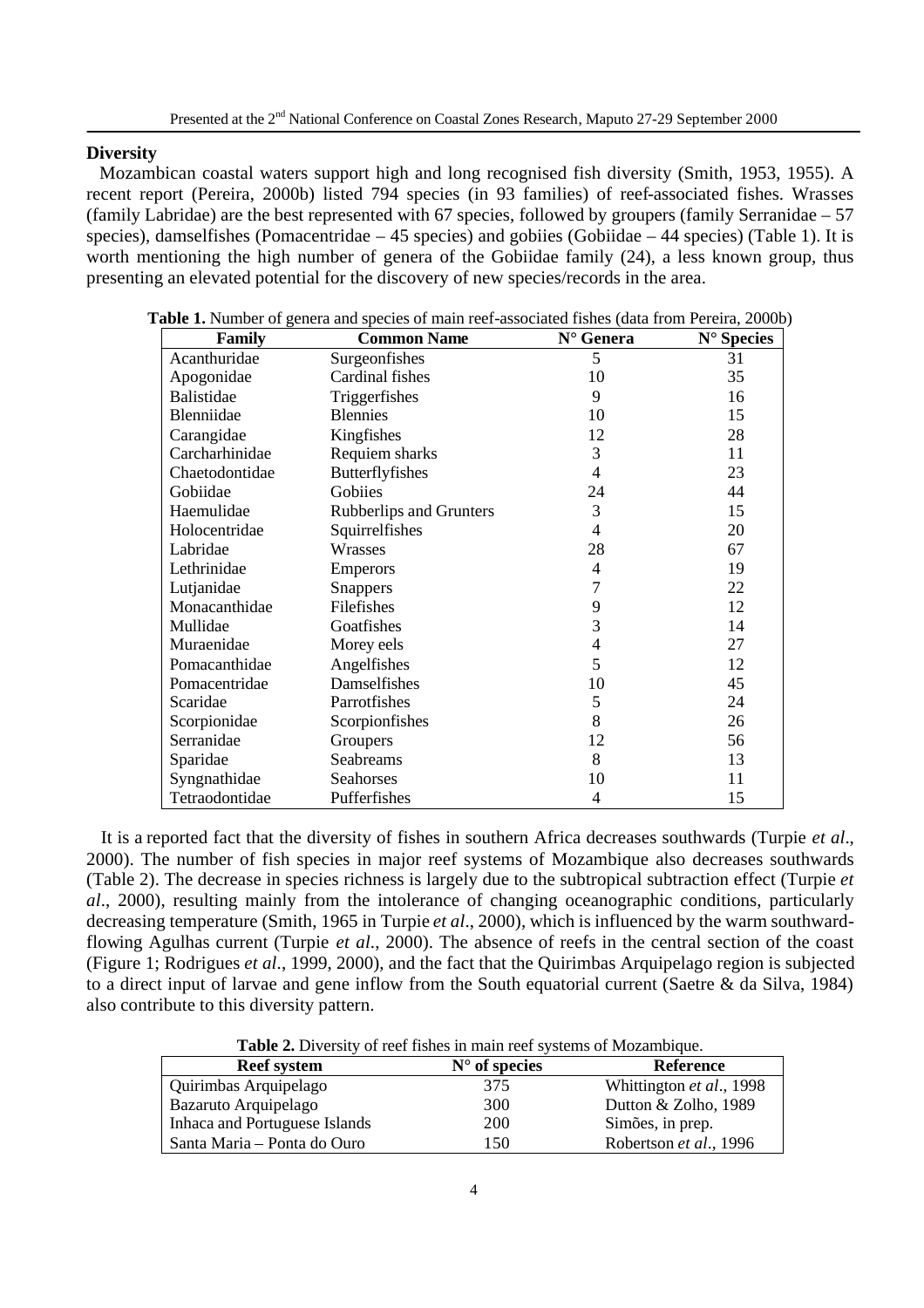### **Fish-Habitat Relationships**

Reef-associated fishes, due to their territorial behaviour, are extremely affected by the characteristics of the reef habitat. Several studies showed that species diversity, abundance and biomass of the fish community is positively related to the structural complexity of the substrate and that live substrate cover and composition diversity influences the fish community structure via feeding interactions. At Inhaca Island, for example, it was recently reported (Pereira, 2000a) that these were the most important habitat characteristics influencing fish communities (Figure 2).



**Figure 2.** UPGMA cluster dendrogram based on the dissimilarity Bray-Curtis index (from √√ transformed abundance data) of fish visual transects of two coral reefs from Inhaca Island (BV - Barreira Vermelha Reef, PT - Ponta Torres Reef). Main benthic and fish characteristics are also given: HC = percentage of live hard coral cover; SCD = substrate composition diversity and SCS = structural complexity of the substrate; D = density (ind/250 m<sup>2</sup>), H' = Shanon-Wiener diversity index, R = species richness and B = biomass (Kg/ 250 m<sup>2</sup>) (after Pereira, 2000a).

In a survey along various reefs in the Mozambican coast, Rodrigues *et al*. (1999) also found evidence of habitat characteristics affecting fish communities. In reefs with high live coral cover (e.g. Lighthouse reef – Bazaruto Archipelago; Barreira Vermelha reef – Inhaca Island) fish diversity and density was higher, when compared to reefs with lower coral cover. These results highlight the importance and urgent need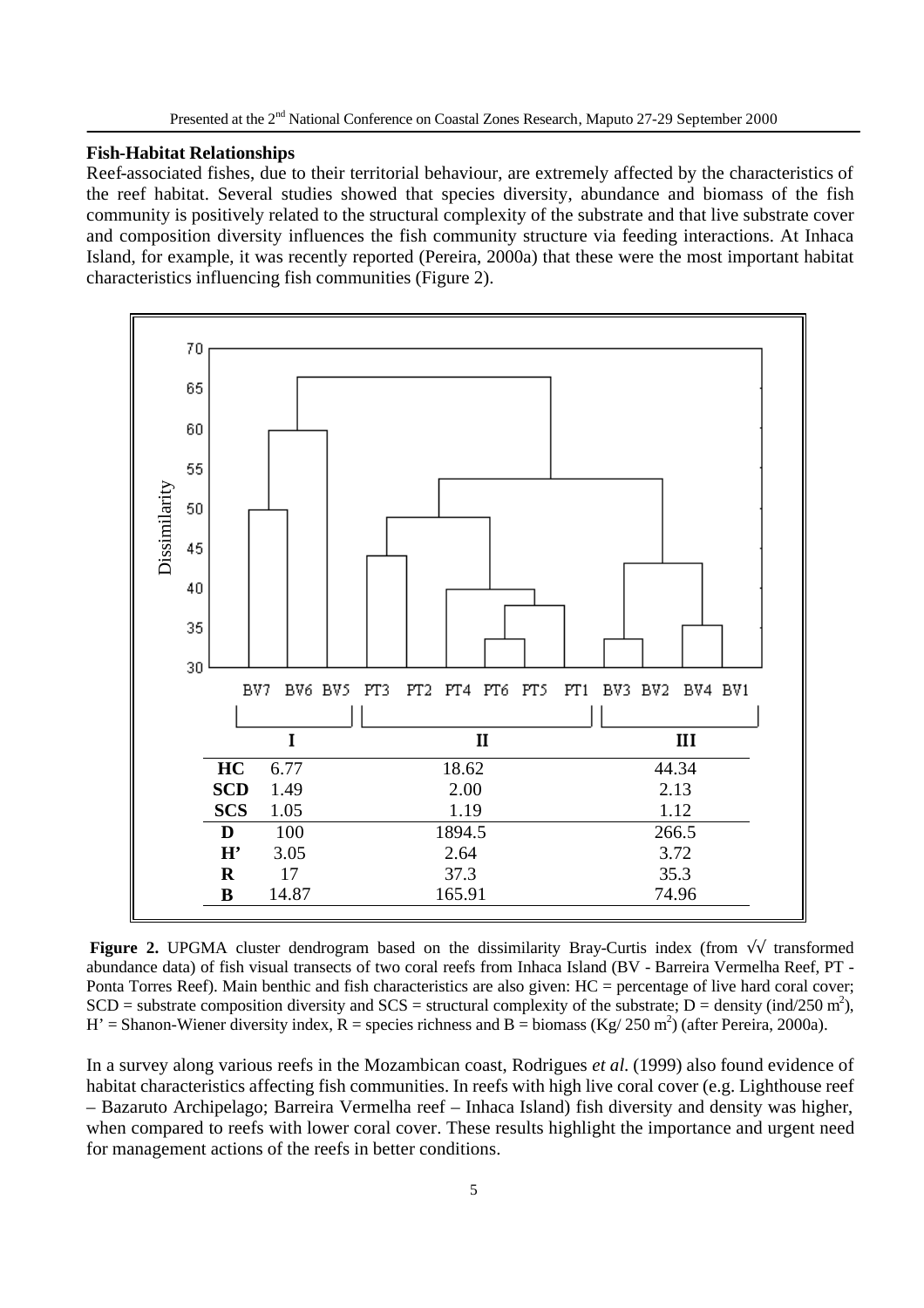# **EXPLOITATION**

 Reef-associated fish resources in Mozambique are exploited at three basic levels: subsistence exploitation (artisanal reef fisheries), commercial (semi-industrial reef fisheries, ornamental fish trade and recreational diving) and sports fishing (skiboat angling, shore angling and spear fishing).

 The artisanal reef fishery is one of the most important in Mozambique, especially in the northern part of the coast. Various fishing gears are used but hand lines, spearguns and traps are the most important (Loureiro 1998). In Nacala district, north of Mozambique, Ruy *et al*. (1997) report an estimated catch of 470 Kg/day being the families Caesionidae (fusiliers), Scaridae (parrotfishes), Acanthuridae (surgeonfishes), Siganidae (rabbitfishes), Lutjanidae (snappers), Labridae (wrasses) and Serranidae (rockcods) the most frequent in the catches. The artisanal fishery is an important component of the national economy and measures of management are definitely needed.

 The semi-industrial reef linefishery is mainly practised in the Southern part of Mozambique (Timochin 1988; van der Elst *et al*. 1994). Two main fishing gears are used: hand lines and traps (Cuco 2000). The best catches were attained in 1990 (almost 90 tons) and were dominated by sparids (slinger - *Chrysoblephus puniceus* and soldier - *Cheimerius nufar*) which accounted for about 69 % of the total catch. The by-catch (31 %) is composed of species of Lethrinidae, Mullidae, Serranidae, Lutjanidae, Dinopercidae, Scombridae and Carangidae (Dengo and David 1993). Recent studies (Lichucha 2000; Abdula and Lichucha 2000) suggested that this resource is reaching overexploitation and there is an urgent need of management measures to be undertaken.

 Ornamental (or "aquarium") fish collection and trade in Mozambique has been practised since. However this activity was neither systematic nor regulated. In the 80's, several studies were conducted (e.g. Brichard 1980; Eichler 1981) to investigate the feasibility of collection and exporting ornamental fishes from Mozambique on a systematic and regulated basis. The main areas proposed to support the collection and exportation of ornamental fishes were Vilankulos, Inhambane and Cabo Delgado. There was an established operation in Inhambane and other areas but for many of these, information has been only anedoctal. Ornamental fish collection continued irregularly during the 80's and early 90's but in the late 90's various companies applied for licences for exporting not only fishes but also invertebrates (corals and shells). In 1998 the first concerns about the impacts of this activity were raised (Rodrigues and Motta 1998) following a controversial issue about the deleterious effects of the collecting methods on reef aesthetics in Inhambane, southern Mozambique (Motta 2000b). A two-year ban was established and studies were recommended. According to a recent study (Whittington *et al*. 2000), the main species sough after seemed to be the cleaner wrasses (*Labroides* spp.) and anemone fishes (*Amphiprion* spp.). Other species were also collected and valued and this included members of the families Chaetodontidae (butterflyfishes), Pomacanthidae (angelfishes), Pomacentridae (damselfishes) and Labridae (wrasses). According with the same study, the negative impacts on fish populations were insignificant when compared to coral extraction. It was concluded that the major obstacle to the future development of the trade in ornamental fish lied on its management and that further studies were needed.

 Recreational SCUBA diving has being growing at incredible rates in Mozambique both in terms of number of Diving Centres and number of dives. This activity is practised along the whole extension of coast where coral reefs can be found. The wide diversity of fishes occurring on the coral and rocky reefs of Mozambique is attractive to SCUBA divers, in particular to those engaged in underwater photography. In southern Mozambique for example, Robertson *et al*. (1996), reported the existence of specific localities such as one called "Bass City" near Ponta Malongane as been regularly visited by divers because of the occurrence of large resident fishes as the such as the potato bass (*Epinephelus tukula*). In 1995, there were about 13 Diving Centres operating only in the Southern Mozambique region of Ponta do Ouro with an estimated number of dives between 30 000 and 40 000 per year (Robertson *et al* 1996). But this figure is disputed by Rodrigues & Motta (in prep) who suggest that the diving pressure is higher and is situated around 70 000 and 100 000 dives per year. Presently, there are about 25 Diving Centres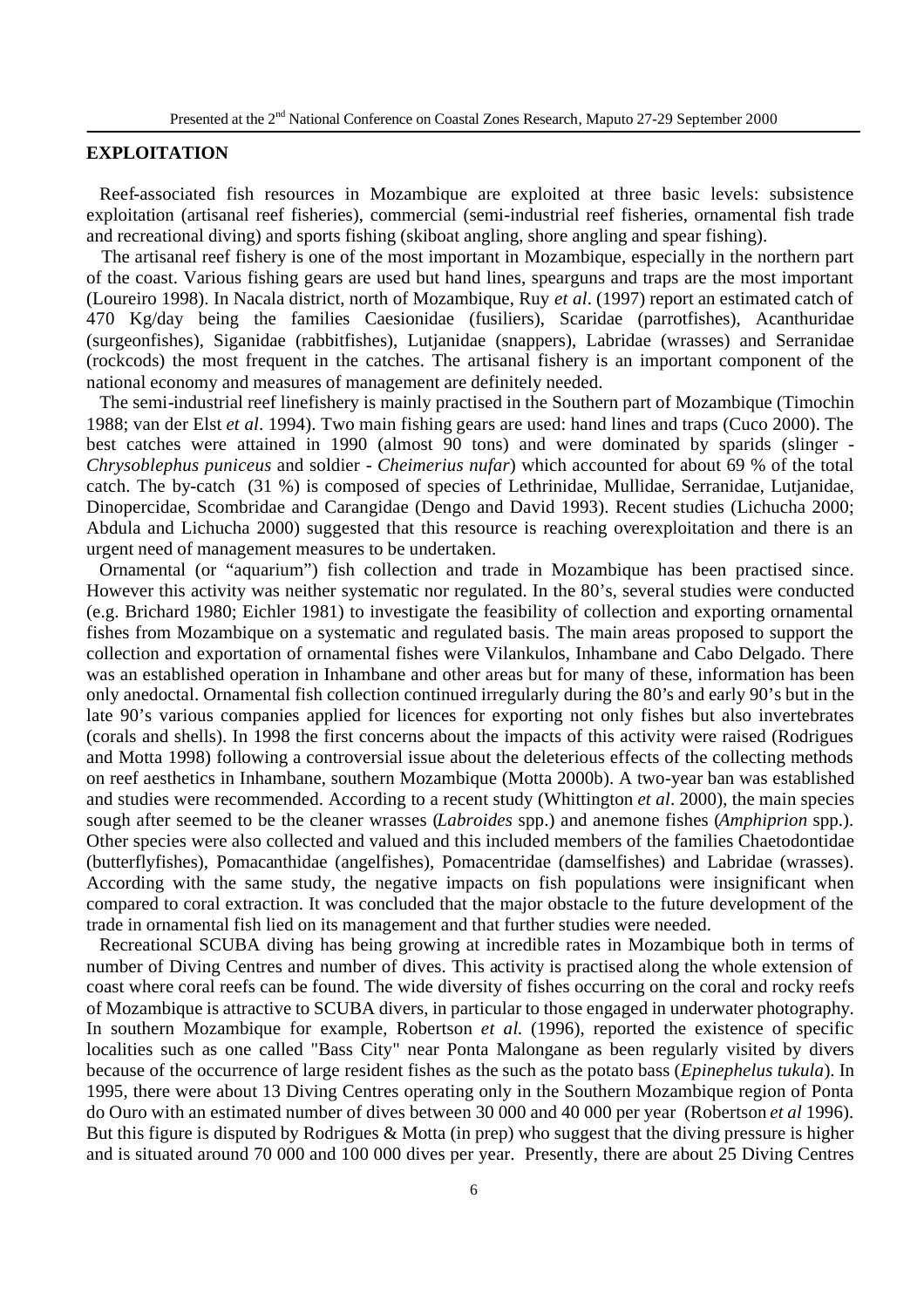operating in the country (H. Motta pers. com.) and some concern has been raised about the effects of such high pressure on reef communities. Various measures to reduce the negative impacts of the excessive diving activity such as codes of conduct and zonation of the reefs have been proposed (Robertson *et al*. 1996) and a new legislation is been prepared (H. Motta, pers. com.).

 Mostly practised by South African tourists sports' fishing in Moçambique is carried out in the southern coast, over coral and rocky reefs (David *et al* 1996). Skiboat angling, speargun fishing and shore angling aim at: bottom dwelling species such as groupers and rockcods (Serranidae), sweetlips (Haemulidae), sea breams (Sparidae), emperors Lethrinidae) and snappers (Lutjanidae) and the great pelagics such as mackerels (Scomberidae), barracudas (Sphyraenidae) and kingfishes (Carangidae). This activity is also showing very high growth rates and some concern about overexploitation of the resources were also raised and a new legislation was prepared (H. Motta, pers. com.).

# **CONSERVATION AND MANAGEMENT**

#### **Existing Areas**

 In Mozambique, there are four National Parks, five game reserves, twelve hunting areas and fourteen forest reserves covering a total area of 89 602  $km^2$  or approximately 11.4% of the country's surface area (DNFFB, 1995). However, virtually all this cover is terrestrial ecosystems. Only  $250 \text{ km}^2$  of the marine environment are protected (Sousa, 1998). Considering the diversity of habitats along the length of Mozambican coastline and the economic importance of littoral waters, remarkably few coastal areas are under protection (Rodrigues & Motta, in press). Moreover, the only protected areas were declared before the independence of Mozambique, 25 years ago.

 Only two marine areas are under protection in Mozambique: the Bazaruto National Park and Inhaca and Portuguese Islands Marine Reserves. Three other protected areas are typically coastal, such is the case of Maputo Elephant Reserve and Pomene Reserve. At present, only the Inhaca and Portugueses Islands Marine Reserves and Bazaruto National Park involve coral reef protection. The other coastal reserves (Pomene and Maputo) only protect marine endangered species such as dugong and turtles and the protected area usually ends at the high tide mark (Motta, 2000).

 The Ministry of Agriculture is responsible for the administration of all protected areas except for Inhaca and Portugueses Islands Marine Reserves, which are managed by Universidade Eduardo Mondlane.

#### **Proposed Protected Areas with Emphasis on Reef Fishes in Mozambique**

 Various new marine protected areas have been proposed (see Rodrigues & Motta, in prep.). some of the proposals only refer to the protection of endangered marine species like dugongs and turtles, others to the actual physical space where coastal and marine ecossystems are located. Table 3 shows a summary of the proposed areas as far as reef fishes are concerned.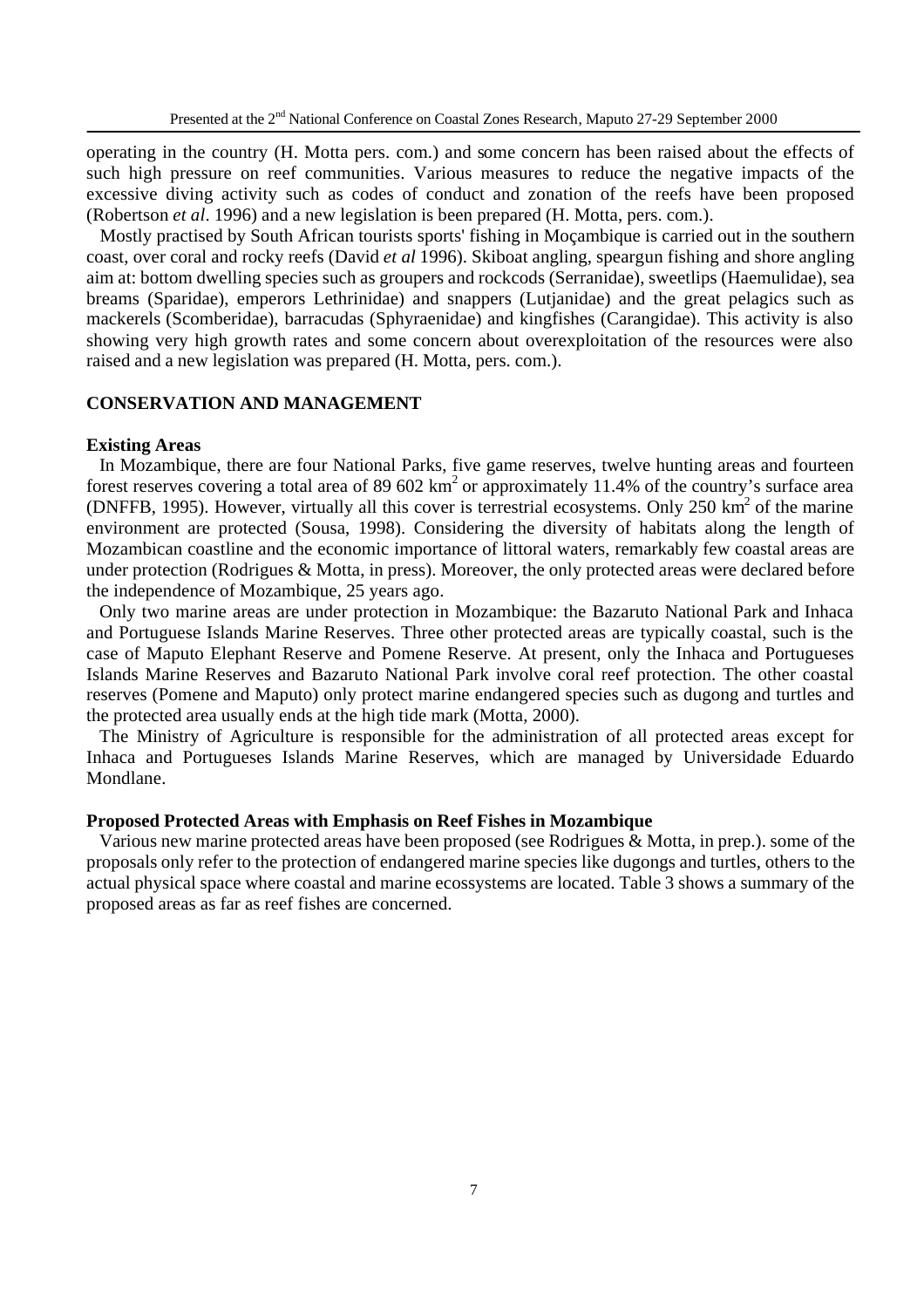| Table 3. Proposed marine protected areas with emphasis on reef fishes in Mozambique. |                                          |                           |  |  |
|--------------------------------------------------------------------------------------|------------------------------------------|---------------------------|--|--|
| Area                                                                                 | <b>Sites</b>                             | <b>Type of protection</b> |  |  |
|                                                                                      | Quilaluia, Sencar and Matemo islands     | <b>Santuaries</b>         |  |  |
| Quirimbas Arquipelago                                                                | Other islands                            | Multi-use                 |  |  |
| Nacala                                                                               | Bay of Nacala and Relanzapo              | Multi-use                 |  |  |
| Mossuril                                                                             | Chocas and Cabaceira                     | Multi-use                 |  |  |
|                                                                                      | Cobras and Goa islands                   | <b>Sanctuaries</b>        |  |  |
| Mozambique Is. and Lumbo                                                             | Mozambique Is.                           | Multi-use                 |  |  |
| Primeiras and Segundas                                                               | Epidendron, Casuarina, Coroa Fogo and    | <b>Santuaries</b>         |  |  |
| Archipelago                                                                          | Silva islands                            |                           |  |  |
| Bazaruto Archipelago                                                                 | Bazaruto Is.                             | Multi-use                 |  |  |
| Inhambane                                                                            | Paindane                                 | Sanctuary                 |  |  |
|                                                                                      |                                          |                           |  |  |
| Ponta do Ouro–Santa Maria                                                            | Techobanine, Malongane and Ponta do Ouro | Sanctuaries               |  |  |

Presented at the 2<sup>nd</sup> National Conference on Coastal Zones Research, Maputo 27-29 September 2000

# **RESEARCH NEEDS**

 Although Mozambican reef fish research capacity is low, there are various research issues that are in need of been undertaken. These include monitoring, baseline ecological and taxonomic surveys, and management-orientated studies. These studies could be carried out under graduation programs, such as honours and masters degrees, which would help improve Mozambican capacity building.

Specifically, the following studies are needed:

- The continuation and expansion of coverage of the national coral reef monitoring program in order to study human and natural impacts on fish communities and to monitor changes over time scales.
- Compilation of taxonomic lists to determine the fish diversity of Mozambique's coral reefs along with studies on distribution patterns and species composition of reef fish resources;
- Research on interaction of species and how fish assemblages relate to the various reef characteristics in Mozambique;
- ß Studies on present fish standing stocks and co-management measures should be undertaken, in order to ensure the present sustainable use and future availability of fish resources;

# **ACKOWLEDGEMENTS**

Thanks are due to Helena Motta, Hermes Pacule and Maria João Rodrigues for comments on the manuscript.